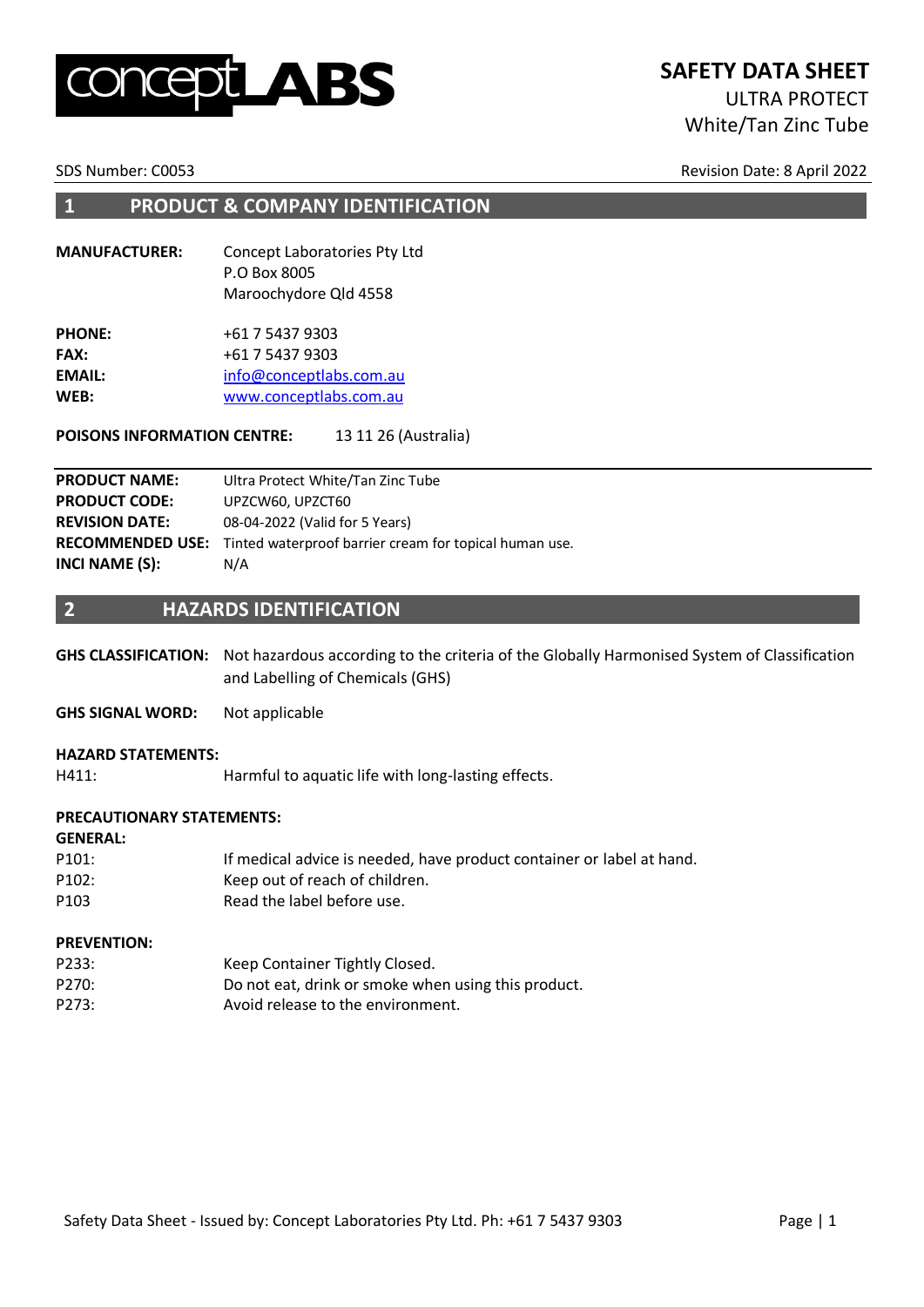

SDS Number: C0053 **Revision Date: 8 April 2022** 

| <b>RESPONSE:</b> |                                                                                                                                     |
|------------------|-------------------------------------------------------------------------------------------------------------------------------------|
| P305+P351+P338   | IF IN EYES: Rinse cautiously with water for several minutes. Remove contact lenses if present<br>and easy to do - continue rinsing. |
| P332             | If irritation or skin sensitisation develops, discontinue use. If irritation or skin sensitisation<br>persists, consult a doctor.   |
| Inhalation:      | No adverse effect known.                                                                                                            |
| P301+330+331:    | IF SWALLOWED: Rinse Mouth. DO NOT induce vomiting.                                                                                  |
| Ingestion:       | Drink water. Seek medical advice. Contact the Poisons Information Centre on 13 11 26                                                |
| <b>STORGAE:</b>  |                                                                                                                                     |
| P410 + P411:     | Protect from Sunlight. Store at temperatures not exceeding 30°C.                                                                    |
| <b>DISPOSAL:</b> |                                                                                                                                     |
| P501:            | Dispose of contents/container to landfill. Do not dispose into stormwater or waterways.                                             |

#### **3 COMPOSITION/INFORMATION ON INGREDIENTS**

| <b>INGREDIENTS:</b>      | CAS#       | CONC%    |
|--------------------------|------------|----------|
| Zinc Oxide               | 1314-13-2  | 15-30%   |
| Silica dimethyl silylate | 68611-44-9 | $0 - 2%$ |
| <b>EXCIPIENTS</b>        |            | To 100%  |
|                          |            |          |

#### **4 FIRST AID MEASURES**

| <b>INHALATION:</b>      | Not normally required, no adverse affect known.                                                                                         |
|-------------------------|-----------------------------------------------------------------------------------------------------------------------------------------|
| <b>SKIN CONTACT:</b>    | Not normally required, if so, rinse skin or shower with water. Discontinue use. Seek medical<br>attention.                              |
| <b>EYE CONTACT:</b>     | Rinse cautiously with water for 15 minutes. Remove contact lenses, if present and easy to<br>do. Continue rinsing. Seek medical advice. |
| <b>INGESTION:</b>       | Always seek medical attention when product is swallowed or when symptoms are significant<br>or persistent.                              |
| <b>ADDITIONAL INFO:</b> | No aggravated medical conditions known, caused by exposure to this product.                                                             |

#### **5 FIRE FIGHTING MEASURES**

| <b>HAZCHEM CODE:</b><br><b>EXTINGUISHING</b>                                                                     | None allocated.                                                                          |
|------------------------------------------------------------------------------------------------------------------|------------------------------------------------------------------------------------------|
| <b>MEDIA:</b>                                                                                                    | Substance is non-combustible.                                                            |
| <b>HAZARDOUS</b><br><b>DECOMPOSITION</b><br><b>PRODUCTS:</b><br><b>SPECIAL PROTECTIVE</b><br><b>EQUIPMENT OR</b> | No hazardous decomposition products known.                                               |
| <b>PRECAUTIONS:</b>                                                                                              | Substance is non-combustible; use agent most appropriate to extinguish surrounding fire. |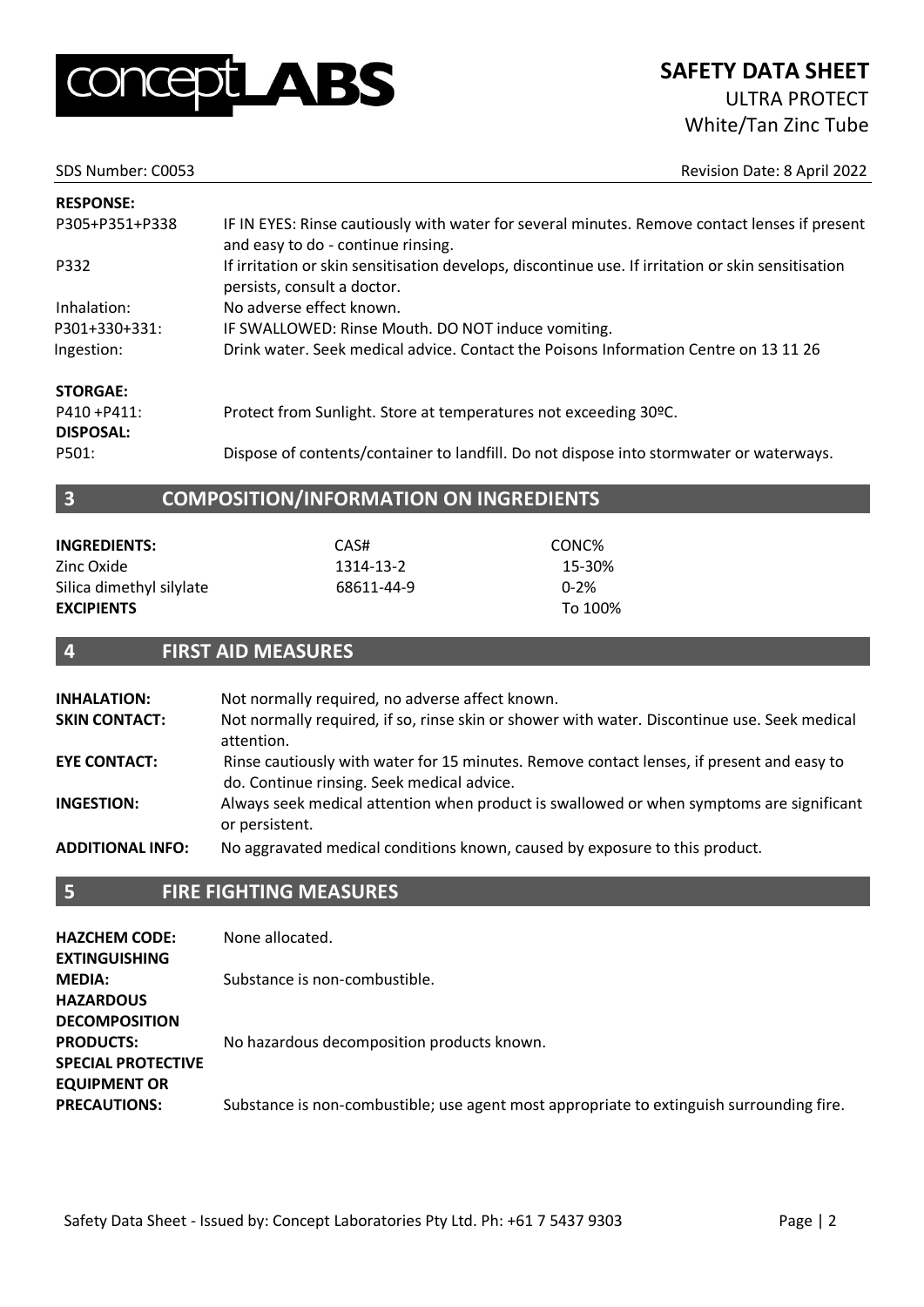# BS

## **SAFETY DATA SHEET** ULTRA PROTECT White/Tan Zinc Tube

SDS Number: C0053 Revision Date: 8 April 2022

| <b>ACCIDENTAL RELEASE MEASURES</b> |
|------------------------------------|
|------------------------------------|

**EMERGENCY PROCEDURE:** No emergency procedures for package size. **ENVIRONMENTAL PRECAUTIONS:** No environmental risk at package size. Avoid release of bulk amounts to the environment. **SPILLS / CLEANUP:** This product is sold in small packages therefore the accidental release is not usually cause for concern.

Slippery when spilled. Collect and dispose of spilled material per local regulations. Wash away any remnants with warm water and detergent.

#### **7 HANDLING & STORAGE**

**HANDLING PRECAUTIONS:** No special requirements**. HANDLING &** 

**STORAGE:** Store in cool, dry, well-ventilated area. Store below 30◦C. Product is not defined as a dangerous good. Keep container closed when not in use. Do not store in direct sunlight. Handle with care and avoid spillage on the floor (slippage).

#### **8 EXPOSURE CONTROL/PERSONAL PROTECTION**

**EXPOSURE STANDARDS:** Not required. **ENGINEERING CONTROLS:** Not required.

#### **9 PHYSICAL & CHEMICAL PROPERTIES**

| PHYSICAL STATE @20 <sup>°C</sup> | Thick cream | <b>SPEC. GRAVITY:</b> | N/A |
|----------------------------------|-------------|-----------------------|-----|
| APPEARANCE/COLOUR:               | White/Tan   | <b>VISCOSITY:</b>     | N/A |
| <b>WATER SOLUBILITY:</b>         | Not Soluble | pH:                   | N/A |
| <b>MELTING POINT:</b>            | N/A         | <b>FLASH POINT:</b>   | N/A |
| <b>REACTIVITY:</b>               | N/A         |                       |     |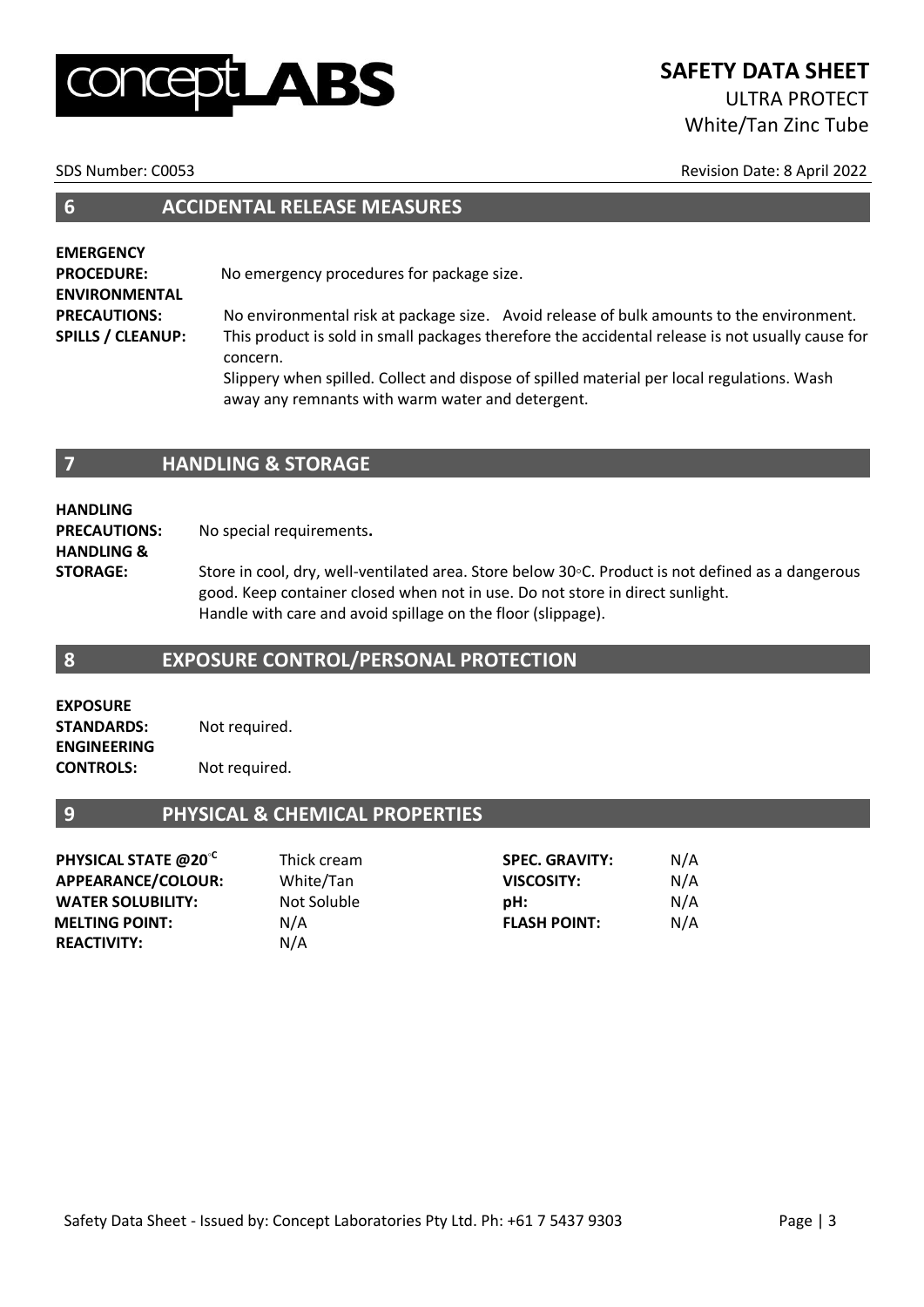### **SAFETY DATA SHEET** ULTRA PROTECT White/Tan Zinc Tube

SDS Number: C0053 Revision Date: 8 April 2022

#### **10 STABILITY & REACTIVITY**

| <b>REACTIVITY:</b><br><b>CONDITIONS TO</b>                    | No information available.<br><b>CHEMCIAL STABILITY:</b> Product is stable under normal conditions of use. |
|---------------------------------------------------------------|-----------------------------------------------------------------------------------------------------------|
| <b>AVOID:</b>                                                 | High temperatures (store below 30°C) and direct sunlight.<br>Protect against physical damage.             |
| <b>HAZARDOUS</b><br><b>DECOMPOSITION:</b><br><b>HAZARDOUS</b> | None known.                                                                                               |
| <b>REACTIONS:</b>                                             | None known.                                                                                               |

#### **11 TOXICOLOGICAL INFORMATION**

#### **HEALTH EFFECTS**

**INHALATION:** None known. **INGESTION:** Considered an unlikely route of entry in commercial/industrial environments. **SKIN CONTACT:** May cause skin irritation. **EYE CONTACT:** Essentially non-irritating. **CHRONIC HEALTH EFFECTS:** No data available on long term effects of this product.

#### **12 ECOLOGICAL INFORMATION**

| Harmful to aquatic life with long-lasting effects. |
|----------------------------------------------------|
|                                                    |
| No information available.                          |
|                                                    |
| No information available.                          |
| No information available.                          |
|                                                    |

#### **13 DISPOSAL CONSIDERATIONS**

**DISPOSAL METHOD:** Refer to State/Territory Land Waste Management Authority. Dispose of material by a licensed waste contractor. Rinse empty containers thoroughly before recycling or disposing to an authorized landfill. Materials should be recovered for reuse if possible. Suitable for incineration by an approved agent.